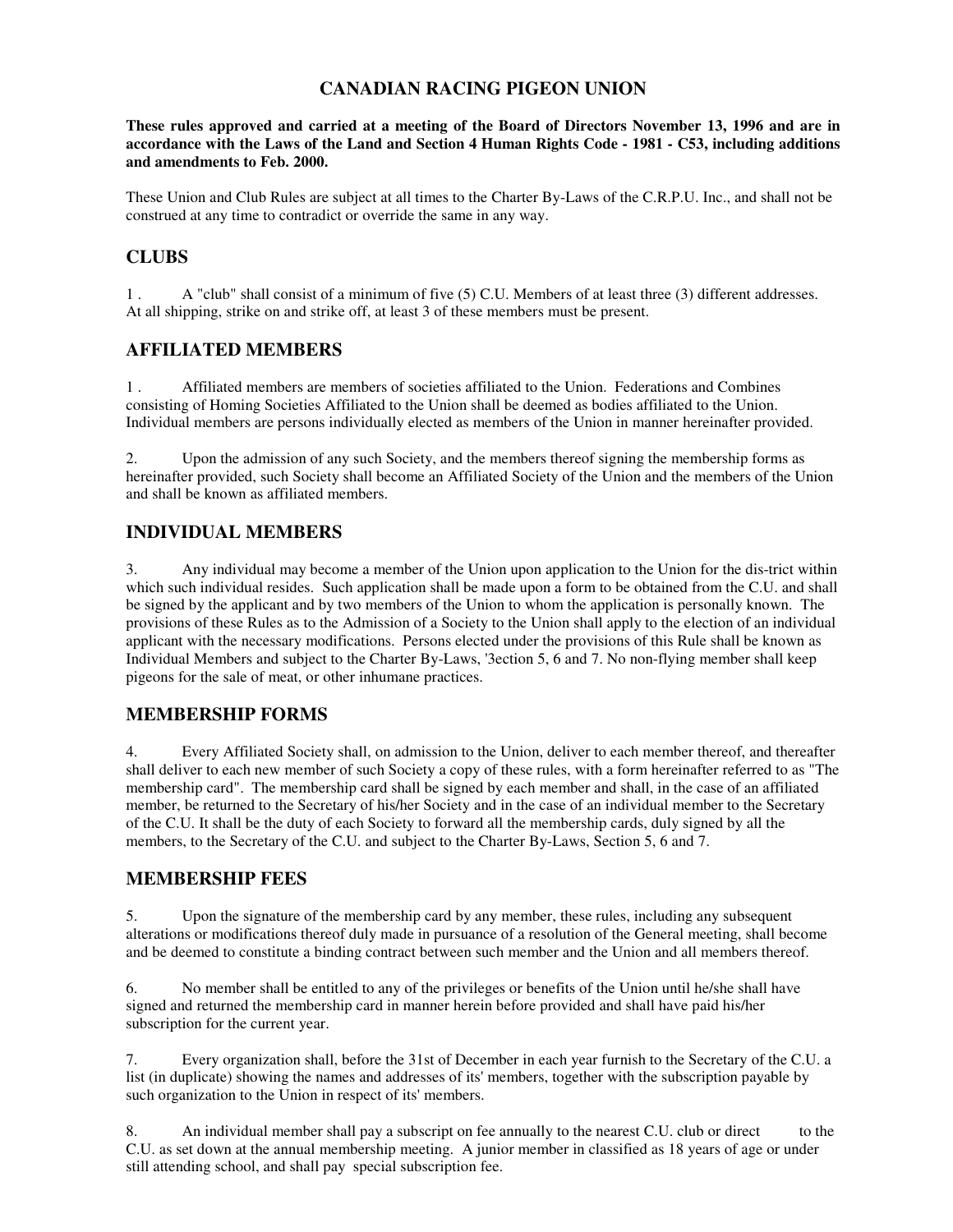Honourary member - Appointments shall be made by the Board of Directors and such Honorary Member shall retain the full privileged and benefits of the Union. However, a deceased Honourary Member's picture shall be deleted from the year book the following year.

9. No officer or official or any affiliated Society or Club shall be deemed to an be agent of the Union and the Union shall not be bound by or liable in respect of any act, default or omission of any such officer or official.

#### **C.U. OFFICIALS**

10. Officers or officials of the C.U. in all matters wherein they are authorized to act by Rules of such C.U., or by these Rules, be deemed to be agents of the Union, but shall not have power to pledge the credit of the Union unless specifically authorized.

11. All local administration shall always be vested in the Club, and local club matters shall always first be dealt with by them, subject only to an appeal to the C.U. against any decision arrived at by the Club.

12. General meetings of the C.U. shall be held as often as may be required and at least one in each year. The Annual General Meeting shall be held on a date decided by the Directors, each year. Notice of such meetings, and of the business proposed to be dealt with thereat shall be posted to all Directors and shall be sent for publication in the Newsletter.

13. No business shall be transacted at any General Meeting except the approval of the Accounts of the Union unless a quorum of Directors be present at the time when the meeting proceeds to business. Four Directors shall constitute a quorum.

#### **INTERNAL DISCIPLINE**

#### **CONDUCT OF MEMBERS**

14. If any member of the Union shall be guilty of any dishonorable conduct or of conduct which renders him/her unfit to be a member of his/her Club or of the Union, or wilfully breaks the rules of his/her Club or the Union, or refuses to comply with any decision of the Union upon any matter affecting the sport of Homing Pigeon Racing, or Exhibitions he/she may be expelled or suspended by his/her Club or the C.U. or in the case of an individual member, by the C.U. from the privileges of the Union for such periods may be determined subject to the right of appeal hereinafter referred to. During the period of suspension, the person suspended shall be incapable of being a member of the Union and shall cease to be a member of any affiliated Society. No address or loft belonging to or used by an expelled or suspended member shall be recognized by the Union during the period of suspension unless the Union shall otherwise determine. The termination of such suspension shall free all the birds that in consequence of such suspension may have been declared ineligible to compete as above but shall not entitle such member to be reinstated as a member of any Club or Society, unless such Club or Society shall otherwise decide. It shall, however, be within the right of any member at any time to apply for the "freeing" of any such ineligible bird, and the Union may, if they think fit, grant such request on such terms and conditions as they think desirable.

15. Any affiliated Society or member under these Rules may, in the absence of express provision to the contrary, appeal to the C.U. subject to the following provisions: -<br>(1) Notice of such appeal shall be given in writing

Notice of such appeal shall be given in writing and shall state the ground of appeal and shall be served upon the Secretary of the C.U.,,within 21 days of notification of the decision of the local Club. The notice shall be accompanied by a deposit of \$50.00 to cover costs. Should the appeal be upheld, the \$50.00 shall be reassessed to the club.

(2) No appeal shall lie on the grounds of any technical objection to the proceedings at the local Club, or that evidence was admitted before the Club which would not have been admitted in a Court of Law.

(3) Upon receipt of the notice of appeal, the Secretary shall forward a copy to the Secretary of the local Club, who shall within 14 days after the receipt of such notice, forward to each party to the appeal a Minute of the evidence taken and points raised before the local Club.

(4) Any party to the appeal may, within 14 (Jays after the receipt of such Minute by Notice in Writing addressed to the Local Secretary object thereto on the ground that it is inaccurate or that material evidence has been omitted, or that points raised have not been clearly or accurately stated. The notice of objection shall be considered by the local Club, who may make such amend-ments (if any) to the Minute as they may think fit. The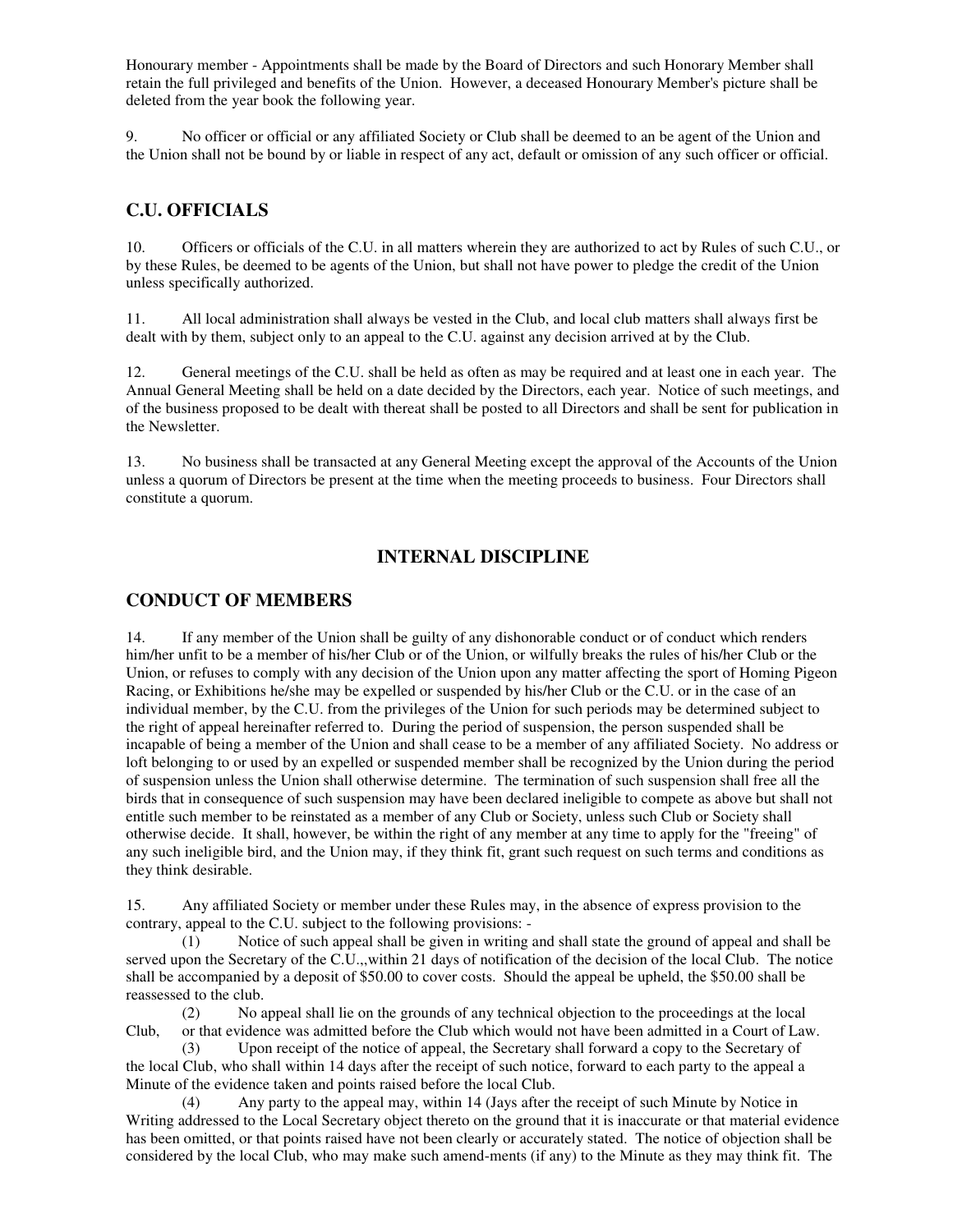Minute of Evidence and points raised shall then be signed by the Chairman and Secretary of the local Club, and shall be binding and conclusive as to the evidence heard and received, and the points raised at the appeal unless the C.U. shall otherwise determine.

(5) The Secretary of the C.U. shall, prior to the hearing of the appeal by the C.U. furnish a copy of the Minutes of Evidence and points raised l@o every party to the appeal.

At the hearing of the appeal by the C.U. all parties to the appeal shall attend and may give evidence but no fresh evidence shall be permitted except by consent of the C.U., and provided that written notice of intention to tender such fresh evidence stating full particulars shall have been served upon the Secretary of the C.U., and to the other party or parties to the appeal, at least 14 days prior to the hearing.

16. The C.U. may rescind, vary, modify, refer back for re-hearing or confirm the decision of the local Club.

17. The decision of the C.U. upon appeal shall be final, based on evidence presented.

18. These rules shall be deemed to be as submission by all members of the Union and by all affiliated Societies thereof, of any questions which may arise under the Union, such arbitral jurisdiction to be the abovewritten rules to the arbitration or exercised through the several tribunals representatives or hereby recognized or appointed in the matter hereinbefore provided.

19. Any interested party may appear or be represented on any appeal under such last -mentioned rules. No Director, shall without permission, speak or vote on any matter in which he/she may have a trade or business interest.

20. No Director shall sit or vote at the C.U. hearing of any appeal against a decision of a local Club whereof he/she is a representative, nor shall any member of the Committee sit or vote at the hearing of such Committee on any matter affecting a Society to which he/she belongs.

## **CONDUCT OF SOCIETIES/CLUBS**

21. If an affiliated Society/Club shall, in the opinion of the C.U. conduct its affairs in a manner unbefitting an affiliated Society/Club of the Union, or shall break, or refuse to conform to the rules of the Union, or shall refuse to comply with any decision or retain as a member of such Society/Club, or in resolution of the C.U., or shall purport to any way admit to the privileges of membership any person refused election by, or duly suspended from the Union, during the period of suspension, the C.U., may in such case expel or suspend such Society/Club during such period as the C.U. may determine. New members must be on probation for a period of at least one year.

## **OPERATIONAL RULES FOR AFFILIATED SOCIETIES/CLUBS**

22. (1) Clubs must abide by the Laws of the Land, Section 4 Human Rights Code - 1981 - C53, will not be infringed upon.

 (2) Clubs and members must abide by Municipal ownership By-Laws. Furthermore, Clubs shall co-operate with local officials regarding existing by-laws implementation of the Club. Non compliance by an individual member of the local by-laws shall result in disciplinary action, i.e. temporary suspension.

- (3) Clubs must abide by these operational rules.
- (4) All club members must be acceptable for C.U. membership.

(5) Clubs must report all suspensions or expulsions of club members with the full

 explanation of the reasons for this action to the secretary of the C.U. in writing within 14 days of such suspension/expulsion.

23. Upon the expulsion/suspension of any affiliated Society, all the members of such Society shall cease to be members of the Union. Upon expulsion/suspension of any affiliated Society all the members of such Society shall, during the period of such expulsion/suspension, cease to be members of the Union, providing that a member of any excused/suspended Society who is also a member of any other duly affiliated Society may, with the permission of the C.U. continue to be a member of such last-named Society and of the Union, provided also that with the like permission any member of a excused/suspended Society shall be eligible for election to any other affiliated Society of the Union. The application for such permission shall be by letter addressed to the C.U. and the decision of the C.U. thereon may be given without holding any informal enquiry or hearing any evidence and shall be final.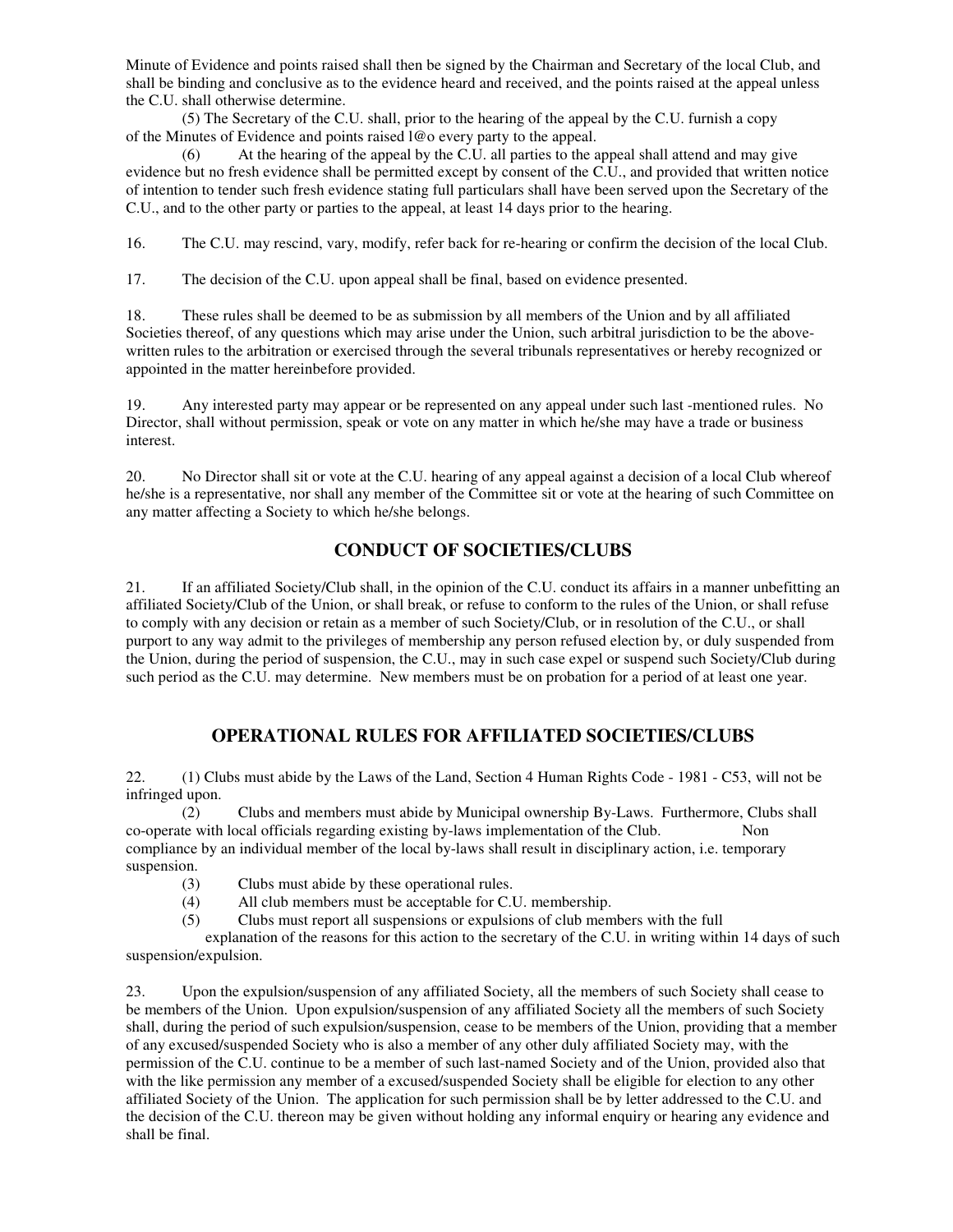24. Notice of an expulsion or suspension of any Society or member shall be forthwith communicated to the C.U. Secretary who shall notify secretaries of affiliated C.U. Clubs of such expulsions or suspensions.

#### **DISPUTES**

25. Disputes between members, or members c)f any Clubs to which they may belong, including appeals from any decision of such Club, shall be heard and determined as laid down by these rules by the C.U.

## **LEGAL ADVICE**

26. The Union shall have the power so far as the Laws of the Land allows, to provide, or assist in providing, legal advice and assistance to its members in respect to all conditions arising out of or connected with the sport of Homing Pigeon Racing or Competitions, the breeding, training, custody, sale, purchase or conveyance of Racing Pigeons, or which, in the judgement of the C.U. directly or indirectly affect the interests of the Union, and may offer and pay rewards for information touching such matters.

27. Any application by a member or Society for legal advice or assistance shall be made in writing to the C.U. and shall be accompanied by a written statement of the facts of the case, and any evidence which can be produced in relation thereto, Thereupon, the C.U. may take such steps as they deem expedient in the matter, and that no money be allocated for legal advice until such case is investigated by a Committee from the C.U. Directors, and a report made on same.

28. The Board of Directors have the power to initiate criminal proceedings or otherwise to take such other steps as they think expedient to procedure or assist in procuring the punishment of offences which, in the opinion of the C.U. affect the interests of the Union, and may offer and pay rewards for information touching such matters.

## **OPEN RACE**

29. The C.U. does not sanction any open races.

(a) Should any club or organization sponsor in open race, the approximate results of race to be published within 30 days from the date on which such race was flown and prizes allotted to be distributed to winners within 60 days or sooner from the date on which the race was flown. (b) In the case of disputes, the C.U. will act as a Board of Directors as per the C.U. Rules in open races, exclusive of monetary issues.

## **RECOGNIZED RINGS**

30. In all races it shall be deemed to be the ring and not the bird that is entered. Only a legitimate racing pigeon band, recognized by the International Federation and registered with the C.U. is eligible.

## **RING SALES LISTS SEND TO LOST AND FOUND SECRETARY**

31. All Club Secretaries must on or before the first day of August of each year, forward to the Secretary a complete list of all rings sold with the names and addresses of the purchasers and must on the first day of each succeeding month forward to the Secretary a like list of all rings sold during the proceeding months. The Secretary shall, on receipt of such list send to the Club Secretary by general post a receipt therefore, and in case of dispute as to whether and when such list was furnished, such receipt shall be accepted as proof.

(a) C.U. bands are sold to C.R.P.U. members only.

32. No member of the Unions hall have in his/her possession, without just cause, any bird which is not his/her property. Any member racing a stray bird not his/her property shall be suspended. Any birds not transferred with C.U. Office will be considered stray birds.

# **CARD VOTES**

33. That when a Club or Federation has an area greater than a radius of 50 miles then all resolutions submitted to all General Meetings may be submitted to all members for a proxy vote, except the Secretary's Report, Balance Sheet and Election of Officers.

# **SALES ADVERTISEMENTS**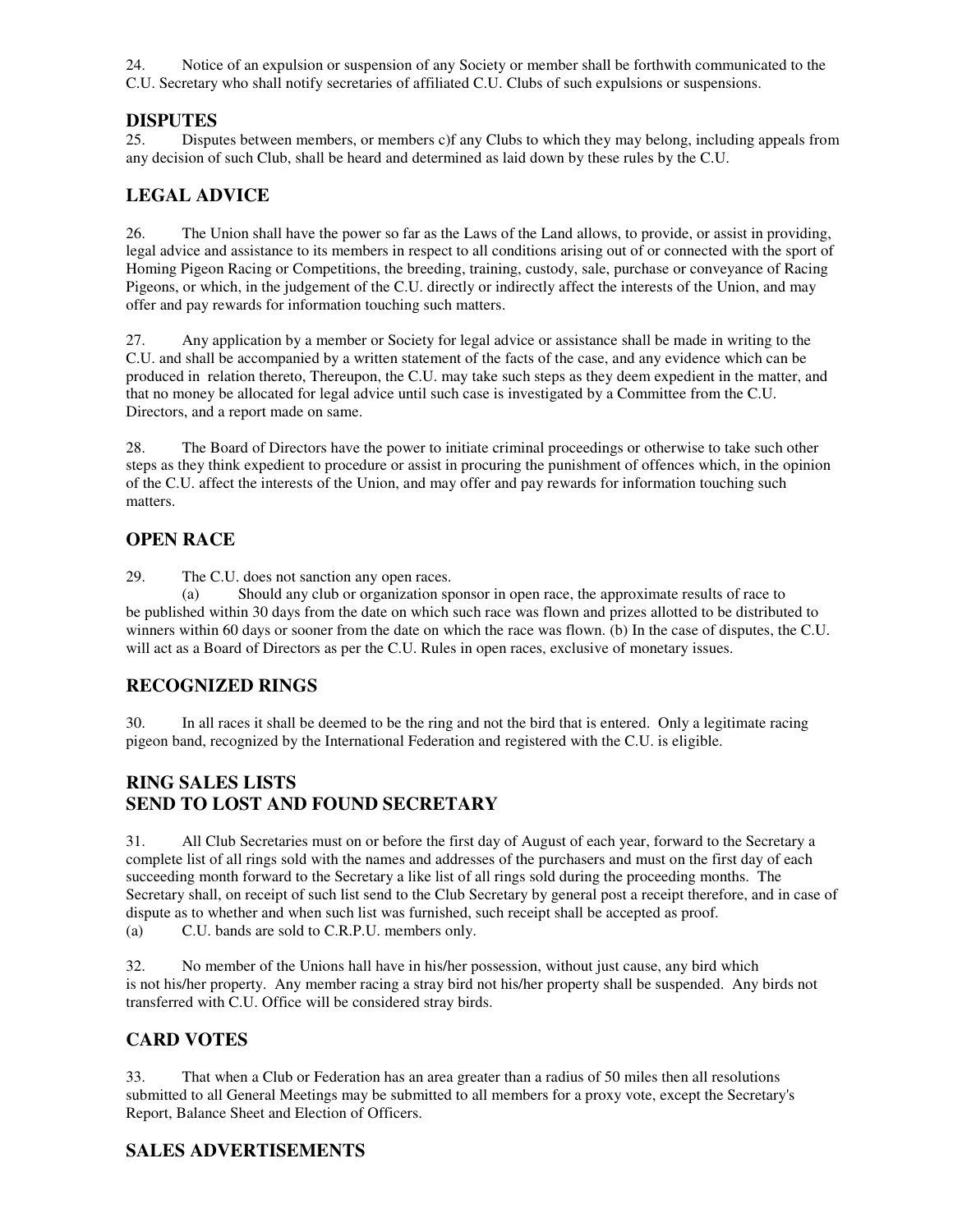34. That all advertisements in which prizes, positions and awards are claimed to have been won, shall state the name of the Club or Organization in which such prizes, positions or awards have been won, also the number of birds competing must be stated. Anyone advertising a .,complete disposal" sale shall not be eligible to fly in competition for a period of three (3) years from date of said sale.

#### **FLOWN DISTANCES**

35. The word "flown" when used in the connection of a bird having flown a stated distance ,shall be taken to mean that such bird has flown the distance stated as a competing bird in a race promoted by a Club or Federation affiliated to the C.U. or similar body.

#### **SUSPENSION**

36. That a fancier suspended by any Pigeon Union (of which he was a member) shall not be allowed membership of the C.U. Suspension of members of the C.U. shall be notified by the General Secretary to the Secretaries of other Unions.

#### **SHOOTING, ETC.**

37. That it shall be the duty of every member of the Union to support to the utmost the efforts of the Union in suppressing the shooting, trapping and unlawful dealing in racing pigeons.

If any member of the Union knowingly withholds evidence, or otherwise fails to support action taken in connection with the commission of any of the offences detailed herein, he/she shall be liable to suspension from the Union.

## **TRANSFERS**

38. No band can be transferred without the written consent of the original owner of such band.

#### **STRAY BIRDS**

a. On receiving notification of a found or stray pigeon, the lost and found Secretary shall communicate to the finder, the name and address of the owner, and to the owner, the name and address of the finder.

b. When the finder is a member of the C.U. it shall be compulsory for the owner to communicate with the finder within 30 days of being notified with instructions to either return the pigeon, or otherwise for the pigeon to be transferred.

c. In the case of the finder not being a C.U. member, the owner shall make a reasonable effort to retrieve the bird and satisfy the finder.

d. Failure of an owner to communicate with the,- finder may entail disciplinary action.

e. Any notice hereunder shall be in writing ind shall be sufficiently given if sent prepaid, ordinary letter post addressed to the addressee at his/her last known address and the period of 30 days shall run from the postal date of dispatch of such notice.

f. Subject also to the previous provisions of this rule a member of the association may be suspended it after investigation he/she has had in his/her possession, without any just cause, any bird which is not his/her property, or he/she shows, trains or races a bird which enters his/her loft as a stray and in which ownership has not been transferred to him/her.

g. Subject to the previous provisions of this rule, a member of the association may be suspended if he/she shows, races or trains a bird which is not a stray, but which carries a ring which is not registered in the member's name in the records of the association or in those of a homing union recognized by the association.

## **YOUR CLUB RULES ARE YOUR CONTRACT**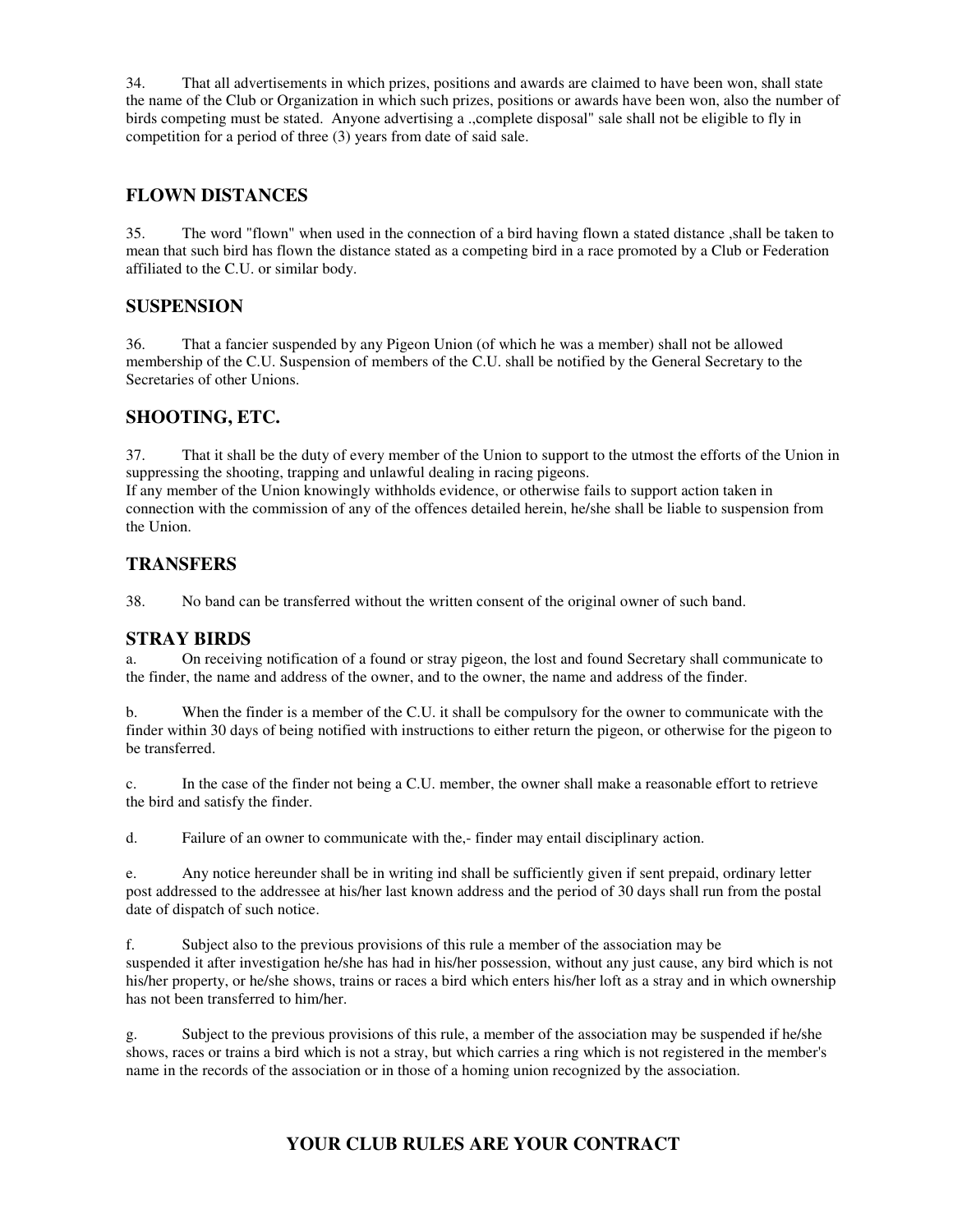# **C.U. CLUB "STANDARD" RULES**

The following "Standard" Rules are for the use of all Clubs, Federations and Combines (hereinafter referred to as the Organization) affiliated to the C.U.

All cases of dispute heard by the C.U. will be adjudicated upon under the following rules taken in conjunction with the statute rules of the Union.

39. The Officers of the Club may consist of ;3 President, Vice-President, Treasurer and Club Secretary. The Secretary and Treasurer positions may be held by the same individual. The duties of these officers shall be defined in sections 21, 22, 23 and 24 of the Union Charter.

# **ANNUAL GENERAL MEETING**

40. A General Meeting for the election of the Officers and fixing of local or domestic rules must be held annually. The Secretary of the Organization shall notify each member in writing, of the date, time and place at which such meeting will be held. In the case of Federations and Combines, such notice shall be sent to the secretary of each Organization affiliated to such Federation or Combine.

No local or domestic rules shall be made which override any of the rules set out by the C.U. Any member of the Organization, wishing for alteration or additions to local or domestic rules, must give notice of the proposed alterations or additions, in writing, to the Secretary at least seven days previous to the holding of the Annual General Meeting. The Secretary of the Organization must notify each member of the date, time and place at which such meeting will be held, in writing, at least three weeks before the meeting is to be held.

## **MEMBERSHIP**

41. Anyone wishing to become a member shall be proposed and seconded by members of the Organization and shall be elected by a vote of two-thirds of the members or committee voting. Such elections shall be confirmed at the next meeting. All applications for membership must be made in writing and shall be accompanied b@l the entry fee or deposit and subject to charter by-laws. Clubs may include a period of probation for new members as they deem appropriate.

42. No birds shall be accepted for competition in any of the Organizations' races unless all fees and subscriptions are fully paid by the member.

# **BANKING ACCOUNT**

43. The Organization shall have a Banking or Savings Account, and where possible all payments shall be made by cheque, signed by the Secretary and another Organization Official. The bank passbook or monthly statement ,3hall be laid on the table at each meeting for inspection by members.

## **RESIGNATIONS**

44. Members, wishing to resign, must do so in writing before the end of the current year, or a specified date by the Club, or they will be held liable for their subscriptions for the following year.

## **ARREARS**

45. Should any member be in arrears he shall be communicated with by registered letter with his account set out in detail and notice given that unless remittance is received within 21 days, he will be suspended and reported to the C.U.

# **DISSOLUTION OF A CLUB**

46. The Organization shall not be dissolved except by a two-thirds majority vote of members present at a Special Meeting called for that purpose, and of which 14 days notice has been given to all members IN WRITING. A further meeting shall be held to confirm such resolution. In the event of the Society being disbanded under this rule, the assets of the Society shall be realized and the proceeds divided equally amongst the then active members. One loft - one share.

That upon the dissolution of an affiliated Society, notice of such dissolution shall be sent to the Secretary C.U. together with the names and addresses of members of the Society at the time of such dissolution.